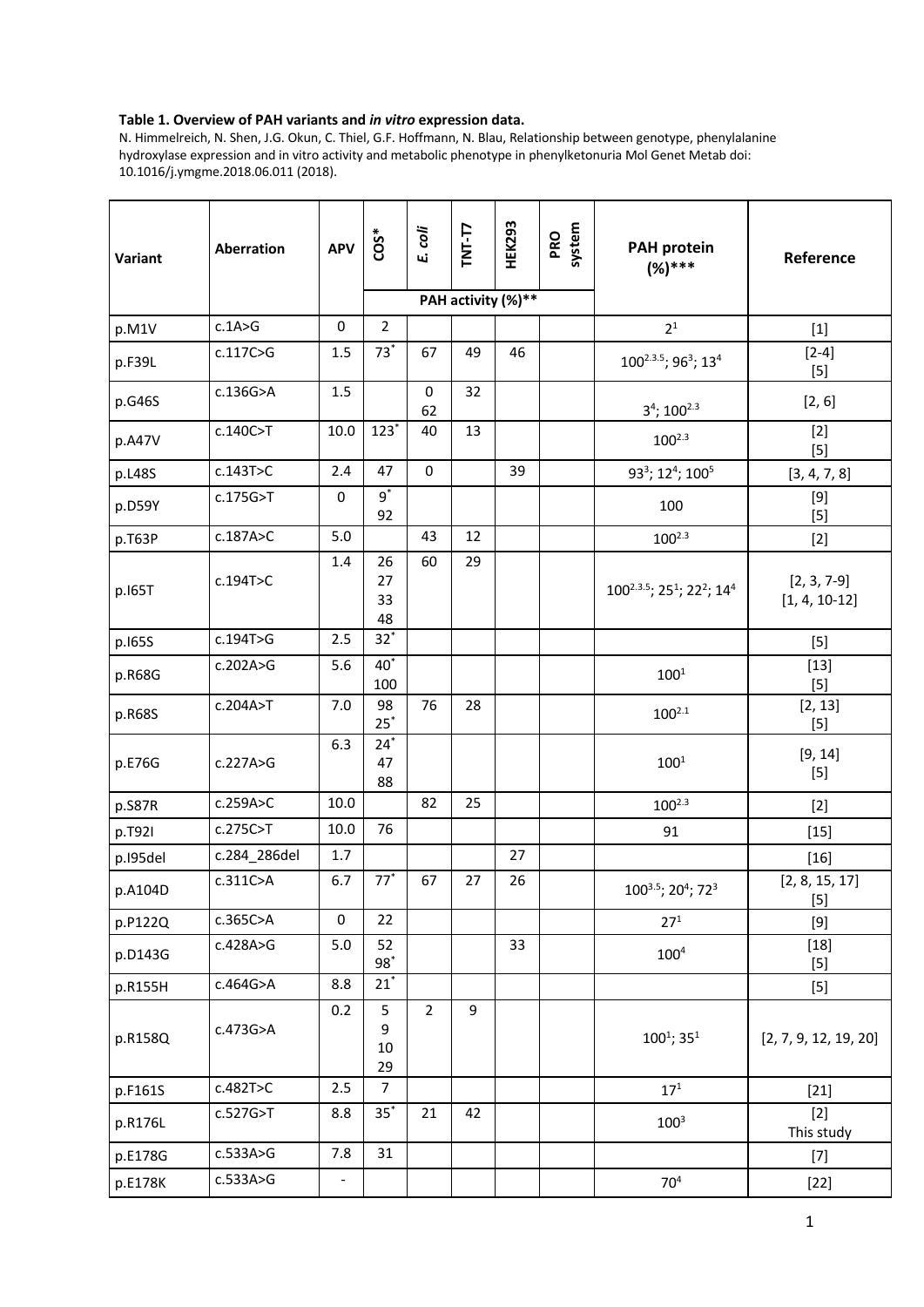| p.V190A | c.569T>C | 6.6                 | $40^*$                         |                |                |                         |                |                                                                        | $[5]$                                        |
|---------|----------|---------------------|--------------------------------|----------------|----------------|-------------------------|----------------|------------------------------------------------------------------------|----------------------------------------------|
| p.P211T | c.631C>A | 9.3                 | 72                             |                |                |                         |                | $63^{1}$                                                               | $[15]$                                       |
| p.L212P | c.635T>C | 0                   | 17                             |                |                |                         |                |                                                                        | $[23]$                                       |
| p.G218V | c.653G>T | 4.5                 | 15<br>$25^*$<br>101            | $\overline{2}$ | 63             |                         |                | $100^{3.1}$                                                            | [2, 9, 15]<br>This study                     |
| p.Q226K | c.676C>A |                     |                                |                |                |                         |                | 1 <sup>6</sup>                                                         | $[24]$                                       |
| p.V230I | c.688G>A | 10.0                |                                | 52             | 63             |                         |                | $100^{3}$                                                              | $[2]$                                        |
| p.R241C | c.721C>T | 9.5                 | 25<br>$57^*$                   |                |                |                         |                |                                                                        | $[25]$<br>$[5]$                              |
| p.R241H | c.722G>A | 5.0                 | 23                             |                |                |                         |                |                                                                        | $[15]$                                       |
| p.R243* | c.727C>T | 0                   | $\pmb{0}$                      | 0              |                |                         |                | $0^1$ ; 100 <sup>2</sup>                                               | [19, 26]                                     |
| p.R243Q | c.728G>A | 0.5                 | $6^*$<br>9<br>$10\,$<br>18     |                |                |                         |                | $10^1$ ; 9 <sup>1</sup> ; 57 <sup>4</sup>                              | [9, 22, 27, 28]<br>$[5]$                     |
| p.P244L | c.731C>T | $\mathsf{O}\xspace$ | $21^*$<br>68<br>70             |                |                |                         |                | $100^{1}$                                                              | [9, 29]<br>$[5]$                             |
| p.V245M | c.733G>A | 10.0                |                                |                |                |                         |                | 59 <sup>4</sup>                                                        | $[22]$                                       |
| p.V245E | c.734T>A | 0                   |                                | 100            | $\overline{7}$ |                         |                | 100                                                                    | $[2]$                                        |
| p.V245A | c.734T>C | 10.0                | 50<br>51                       | 62             |                |                         |                | $100^{2.3}$                                                            | [2, 7]                                       |
| p.G247V | c.740G>T | 0.9                 | 4                              |                |                |                         |                | $56^{1}$                                                               | $[21]$                                       |
| p.L249F | c.745C>T | 5.6                 | 51                             |                |                |                         |                |                                                                        | $[23]$                                       |
| p.L249P | c.746T>C | $\mathbf 0$         | $\overline{7}$                 |                |                |                         |                |                                                                        | $[23]$                                       |
| p.S250F | c.749C>T | $\equiv$            |                                |                |                |                         |                | 45 <sup>4</sup>                                                        | $[22]$                                       |
| p.R252W | c.754C>T | 0                   | 0<br>$15^*$                    | $\pmb{0}$      | $\pmb{0}$      |                         |                | $0^1$ ; 100 <sup>2</sup>                                               | $[9, 26, 30-32]$<br>$[5]$                    |
| p.R252Q | c.755G>A | 0                   | 24                             |                |                | $\overline{2}$<br>3     |                | $2^4$ ; $100^3$                                                        | [28, 33]                                     |
| p.L255S | c.764T>C | 0                   |                                |                | $\mathbf 1$    | $\overline{\mathbf{c}}$ |                | $11^4$ ; $100^3$                                                       | $[33]$                                       |
| p.A259T | c.775G>A | $\mathbf{1}$        |                                | $\mathbf 0$    | 8              | 3                       |                | $2; 100^{3.2}$                                                         | [26, 33]                                     |
| p.A259V | c.776C>T | 0                   | 0                              | $\pmb{0}$      | $\overline{3}$ | 3                       |                |                                                                        | [15, 26, 33]                                 |
| p.R261Q | c.781C>T | 3.9                 | $23^*$<br>39                   |                |                |                         |                |                                                                        | $[7]$<br>$[5]$                               |
| p.R261Q | c.782G>A | 3.9                 | $23^*$<br>27<br>30<br>43<br>47 | 52             | 48             |                         | 28             | 22 <sup>2</sup> ; 20 <sup>1</sup> ; 30 <sup>1</sup> ; 100 <sup>2</sup> | [2, 9, 15, 19, 26]<br>$[10-12, 20]$<br>$[5]$ |
| p.R261P | c.782G>C | 2.4                 | 10                             |                |                |                         |                |                                                                        | $[23]$                                       |
| p.R270K | c.809G>A | 0                   | 11                             |                |                |                         | $\overline{2}$ |                                                                        | [11, 23, 34]                                 |
| p.G272* | c.814G>T | 0                   | 0                              | $\mathbf 0$    |                |                         |                |                                                                        | [18, 35]                                     |
| p.Y277D | c.829T>G | $1.1\,$             | 0                              |                |                |                         |                | 99 <sup>1</sup>                                                        | $[9]$                                        |
| p.T278I | c.833C>T | 0                   | $\mathbf{1}$                   |                |                |                         |                |                                                                        | $[36]$                                       |
| p.E280K | c.838G>A | 0.1                 | $\overline{2}$<br>$11^*$       | 0;10           | 6              |                         |                | $100^2$ ; 0 <sup>1</sup> ; 2 <sup>1</sup>                              | [2, 9, 19, 26]<br>$[5]$                      |
| p.P281L | c.842C>T | $\pmb{0}$           | $\pmb{0}$                      | $\mathbf 1$    | $\overline{3}$ |                         |                | $0^1$                                                                  | [2, 31, 37]                                  |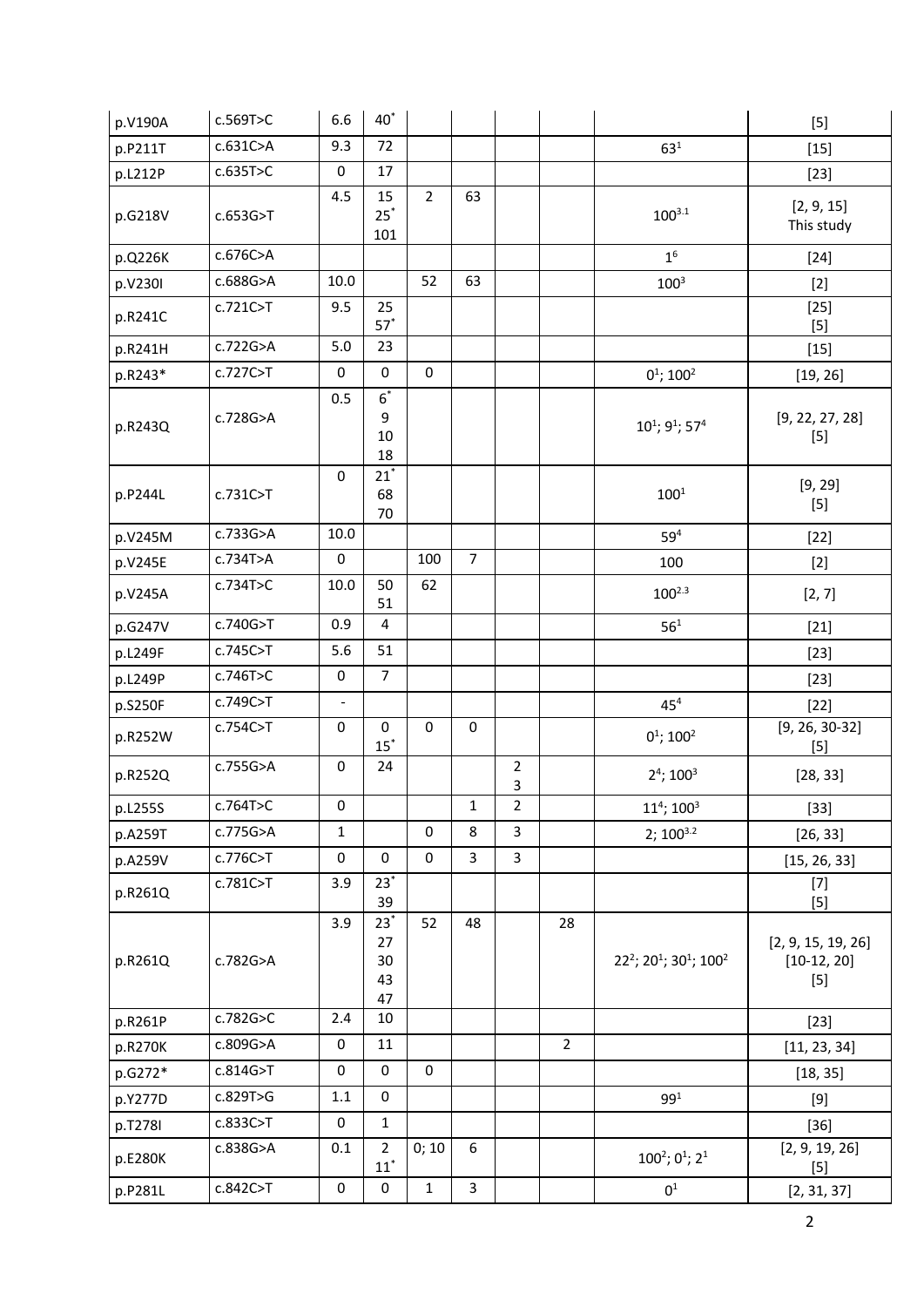|             |              |                | $\mathbf{1}$                        |              |                |    |    |                                                 |                                                                                                                                                                                                                                                                                                                                                                                                                                                                                                                                                                                                                                                                                   |
|-------------|--------------|----------------|-------------------------------------|--------------|----------------|----|----|-------------------------------------------------|-----------------------------------------------------------------------------------------------------------------------------------------------------------------------------------------------------------------------------------------------------------------------------------------------------------------------------------------------------------------------------------------------------------------------------------------------------------------------------------------------------------------------------------------------------------------------------------------------------------------------------------------------------------------------------------|
| p.D282N     | c.844G>A     | 0              |                                     | $\mathbf{1}$ | $\overline{2}$ |    |    |                                                 | $[2]$                                                                                                                                                                                                                                                                                                                                                                                                                                                                                                                                                                                                                                                                             |
| p.1283F     | c.847A>T     | 0.4            |                                     | 23           | 10             |    |    |                                                 | $[2]$                                                                                                                                                                                                                                                                                                                                                                                                                                                                                                                                                                                                                                                                             |
| p.R297H     | c.890G>A     | 9.8            | $39*$                               |              |                |    |    |                                                 | $[5]$                                                                                                                                                                                                                                                                                                                                                                                                                                                                                                                                                                                                                                                                             |
| p.R408Q     | c.890G>A     | $6.2$          | 33<br>$41$ <sup>*</sup><br>55<br>84 | 9            | 0              |    |    | 70 <sup>1</sup> ; 91 <sup>1</sup>               | [2, 7, 9, 38, 39]<br>$[5]$                                                                                                                                                                                                                                                                                                                                                                                                                                                                                                                                                                                                                                                        |
| p.F299C     | c.896T>G     | 0.2            | $\overline{2}$                      | $\mathbf{1}$ |                |    |    | 100 <sup>2</sup>                                | [26, 40]                                                                                                                                                                                                                                                                                                                                                                                                                                                                                                                                                                                                                                                                          |
| p.A300S     | c.898G>T     | 8.9            | 32<br>$65^*$                        |              |                |    |    |                                                 | $[7]$<br>$[5]$                                                                                                                                                                                                                                                                                                                                                                                                                                                                                                                                                                                                                                                                    |
| p.1306V     | c.916A>G     | 10.0           | $25^*$                              | 12           | 39             |    |    |                                                 | $[2]$<br>$[5]$                                                                                                                                                                                                                                                                                                                                                                                                                                                                                                                                                                                                                                                                    |
| p.A309V     | c.926C>T     | 3.3            | $12^*$<br>70                        |              |                |    |    | $100^{1}$                                       | $[9] % \begin{center} \includegraphics[width=\linewidth]{imagesSupplemental/Imetad-Architecture.png} \end{center} % \caption { % \textit{DefNet} of the \textit{DefNet} dataset. % Note that the \textit{DefNet} and \textit{DefNet} dataset. % Note that the \textit{DefNet} and \textit{DefNet} dataset. % Note that the \textit{DefNet} and \textit{DefNet} dataset. % Note that the \textit{DefNet} and \textit{DefNet} dataset. % Note that the \textit{DefNet} and \textit{DefNet} dataset. % Note that the \textit{DefNet} and \textit{DefNet} dataset. % Note that the \textit{DefNet} and \textit{DefNet} dataset. % Note that the \textit{DefNet} and \textit$<br>$[5]$ |
| p.L311P     | c.932T>C     | 0              | $0^*$                               |              |                |    |    | 0 <sup>1</sup>                                  | [9, 41]<br>$[5]$                                                                                                                                                                                                                                                                                                                                                                                                                                                                                                                                                                                                                                                                  |
| p.A313T     | c.937G>A     | 5.0            | $29*$                               |              |                |    |    |                                                 | $[5]$                                                                                                                                                                                                                                                                                                                                                                                                                                                                                                                                                                                                                                                                             |
| p.A322G     | c.965C>G     | 10.0           | 75                                  |              |                |    |    | $105^{1}$                                       | $[38]$                                                                                                                                                                                                                                                                                                                                                                                                                                                                                                                                                                                                                                                                            |
| p.L333F     | c.997C>T     | $\blacksquare$ | $\overline{7}$                      |              |                |    |    |                                                 | $[15]$                                                                                                                                                                                                                                                                                                                                                                                                                                                                                                                                                                                                                                                                            |
| p.A342T     | c.1024G>A    | 4.0            |                                     | 24           | 26             |    |    | 100 <sup>3</sup>                                | $[2]$                                                                                                                                                                                                                                                                                                                                                                                                                                                                                                                                                                                                                                                                             |
| p.L348V     | c.1042C>G    | 3.6            | $25^*$<br>33<br>38                  | 41           |                | 44 |    |                                                 | [2, 15, 40, 42]<br>$[5]$                                                                                                                                                                                                                                                                                                                                                                                                                                                                                                                                                                                                                                                          |
| p.S349P     | c.1045T>C    | 0              | $\mathsf 0$                         | $\pmb{0}$    | $\pmb{0}$      |    |    | $100^2; 0^1$                                    | [2, 43, 44]                                                                                                                                                                                                                                                                                                                                                                                                                                                                                                                                                                                                                                                                       |
| IVS10-11G>A | c.1066-11G>A | 0              | 0                                   |              |                |    |    | $100^{1}$                                       | $[9]$                                                                                                                                                                                                                                                                                                                                                                                                                                                                                                                                                                                                                                                                             |
| p.T380M     | c.1139C>T    | 10.0           | 28                                  |              |                |    |    |                                                 | $[23]$                                                                                                                                                                                                                                                                                                                                                                                                                                                                                                                                                                                                                                                                            |
| p.F39del    | c.116 118del | 1.3            |                                     | 83           | 20             |    |    | 100 <sup>2</sup>                                | $[2]$                                                                                                                                                                                                                                                                                                                                                                                                                                                                                                                                                                                                                                                                             |
| p.V388M     | c.1162G>A    | 2.5            | 15<br>43<br>$83^*$                  | 23           | 41             |    | 27 | 1001.3; 961; 222                                | [2, 10, 11, 36, 42]<br>[34, 45]<br>$[5]$                                                                                                                                                                                                                                                                                                                                                                                                                                                                                                                                                                                                                                          |
| p.E390G     | c.1169A>G    | 7.6            | 54<br>62<br>70                      | 75           | 85             |    |    | $100^{2}$                                       | [2, 7, 12, 15]                                                                                                                                                                                                                                                                                                                                                                                                                                                                                                                                                                                                                                                                    |
| p.A395P     | c.1183G>C    | 0.9            |                                     | 15           | 16             |    |    |                                                 | $[2]$                                                                                                                                                                                                                                                                                                                                                                                                                                                                                                                                                                                                                                                                             |
| p.A403V     | c.1208C>T    | 9.4            | 32<br>$33*$<br>100                  |              |                |    |    | $100^{1}$                                       | [15, 46]<br>$[5]$                                                                                                                                                                                                                                                                                                                                                                                                                                                                                                                                                                                                                                                                 |
| p.R408W     | c.1222C>T    | 0              | $\pmb{0}$<br>1<br>$2^*$<br>3<br>5   |              | $\mathbf{1}$   |    |    | $0^1$ ; 3 <sup>1</sup>                          | [2, 7, 9, 12, 39, 47]<br>$[5]$                                                                                                                                                                                                                                                                                                                                                                                                                                                                                                                                                                                                                                                    |
| p.R413S     | c.1237C>A    | 5.0            | 34                                  |              |                |    |    |                                                 | $[15]$                                                                                                                                                                                                                                                                                                                                                                                                                                                                                                                                                                                                                                                                            |
| p.R413P     | c.1238G>C    | 0.1            | $\overline{2}$<br>$11^*$            |              |                |    |    | 0 <sup>1</sup>                                  | $[48]$<br>$[5]$                                                                                                                                                                                                                                                                                                                                                                                                                                                                                                                                                                                                                                                                   |
| p.Y414C     | c.1241A>G    | 5.0            | 28<br>50<br>80                      | 38           | 42             |    |    | $100^{2.3}$ ; 50 <sup>1</sup> ; 84 <sup>1</sup> | $[2]$                                                                                                                                                                                                                                                                                                                                                                                                                                                                                                                                                                                                                                                                             |
| p.D415N     | c.1243G>A    | 10.0           | $35^*$                              | 72           | 114            |    |    | $100^{2.3}$                                     | $[2]$<br>$[5]$                                                                                                                                                                                                                                                                                                                                                                                                                                                                                                                                                                                                                                                                    |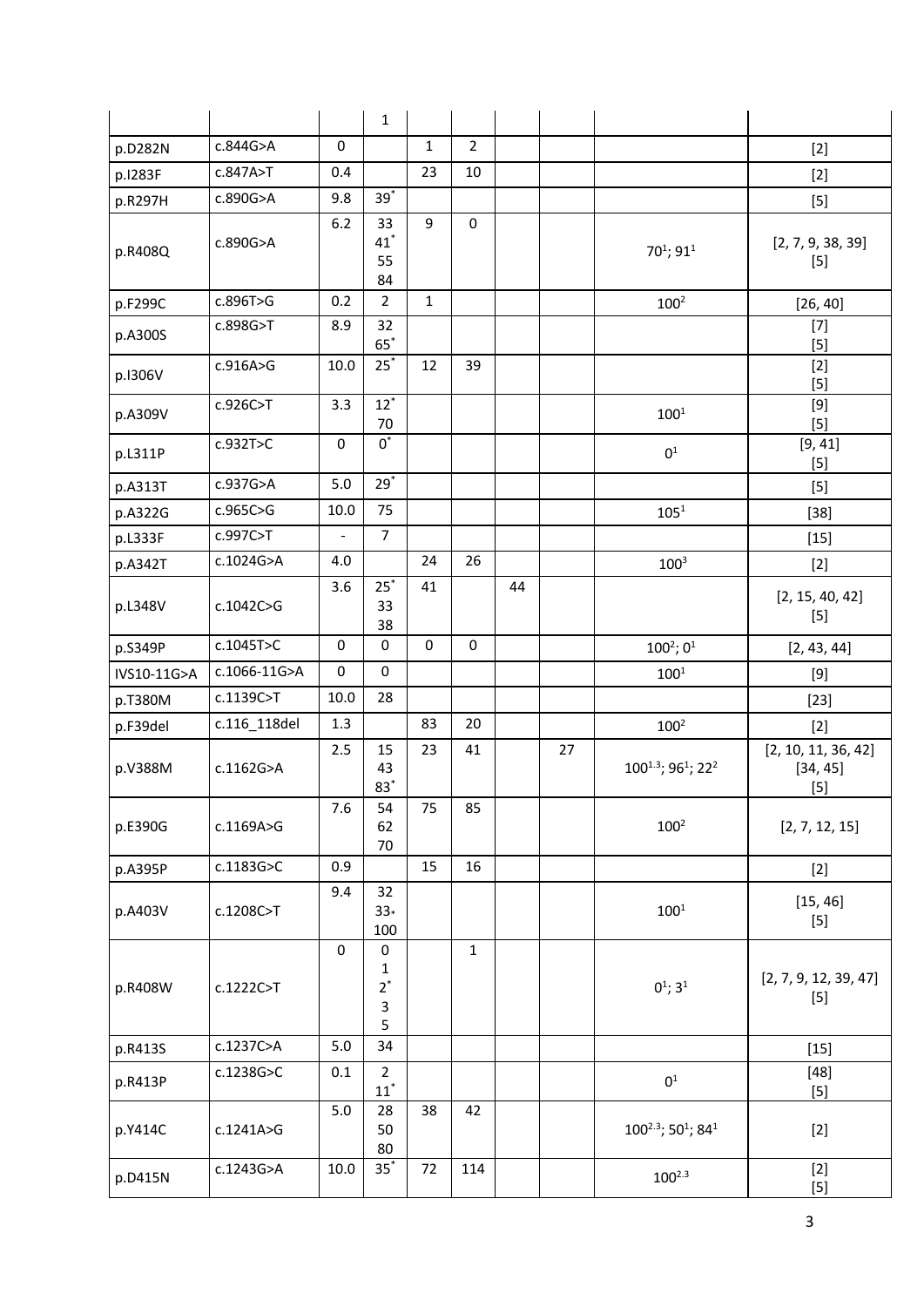| p.Y417H    | c.1249T>C   | 5.0  | 44 |  |    |                | [5]    |
|------------|-------------|------|----|--|----|----------------|--------|
| p.Q419R    | c.1256A>G   | 10.0 |    |  | 70 |                | $[49]$ |
| p.A434D    | c.1301C>A   | 2.6  | a* |  |    |                | [5]    |
| IVS12+1G>A | c.1315+1G>A | 0    | 0  |  |    | 0 <sup>1</sup> | $[50]$ |

\*This study; \*\*Compared with the wild-type activity; \*\*1 = COS; 2 = *E.coli*; 3 = TNT-T7; 4 = HEK293; 5= Yeast 6 = HepG2; 7 = PRO**.** APV: Allelic phenotype value (cPKU = 0 – 2.7; mPKU = 2.8 – 6.6; MHP = 6.7 – 10.0)

## **References**

[1] S.W. John, C.R. Scriver, R. Laframboise, R. Rozen, In vitro and in vivo correlations for I65T and M1V mutations at the phenylalanine hydroxylase locus Hum Mutat 1 (1992) 147-153.

[2] T. Gjetting, M. Petersen, P. Guldberg, F. Guttler, In vitro expression of 34 naturally occurring mutant variants of phenylalanine hydroxylase: correlation with metabolic phenotypes and susceptibility toward protein aggregation Mol Genet Metab 72 (2001) 132-143.

[3] P.J. Waters, M.A. Parniak, B.R. Akerman, A.O. Jones, C.R. Scriver, Missense mutations in the phenylalanine hydroxylase gene (PAH) can cause accelerated proteolytic turnover of PAH enzyme: a mechanism underlying phenylketonuria J Inherit Metab Dis 22 (1999) 208-212.

[4] P.J. Waters, M.A. Parniak, B.R. Akerman, C.R. Scriver, Characterization of phenylketonuria missense substitutions, distant from the phenylalanine hydroxylase active site, illustrates a paradigm for mechanism and potential modulation of phenotype Mol Genet Metab 69 (2000) 101-110.

[5] N. Himmelreich, N. Shen, J.G. Okun, C. Thiel, G.F. Hoffmann, N. Blau, Relationship between genotype, phenylalanine hydroxylase expression and in vitro activity and metabolic phenotype in phenylketonuria Mol Genet Metab doi: 10.1016/j.ymgme.2018.06.011 (2018).

[6] H.G. Eiken, P.M. Knappskog, J. Apold, T. Flatmark, PKU mutation G46S is associated with increased aggregation and degradation of the phenylalanine hydroxylase enzyme Hum Mutat 7 (1996) 228-238.

[7] N. Shen, C. Heintz, C. Thiel, J.G. Okun, G.F. Hoffmann, N. Blau, Co-expression of phenylalanine hydroxylase variants and effects of interallelic complementation on in vitro enzyme activity and genotype-phenotype correlation Mol Genet Metab 117 (2015) 328–335.

[8] P.J. Waters, C.R. Scriver, M.A. Parniak, Homomeric and heteromeric interactions between wild-type and mutant Phenylalanine hydroxylase subunits: Evaluation of two-hybrid approaches for functional analysis of mutations causing hyperphenylalaninemia Mol Genet Metab 73 (2001) 230- 238.

[9] A.L. Pey, L.R. Desviat, A. Gamez, M. Ugarte, B. Perez, Phenylketonuria: genotype-phenotype correlations based on expression analysis of structural and functional mutations in PAH Hum Mutat 21 (2003) 370-378.

[10] P. Leandro, I. Rivera, M.C. Lechner, I.T. de Almeida, D. Konecki, The V388M mutation results in a kinetic variant form of phenylalanine hydroxylase Mol Genet Metab 69 (2000) 204-212.

[11] J. Leandro, C. Nascimento, I.T. de Almeida, P. Leandro, Co-expression of different subunits of human phenylalanine hydroxylase: evidence of negative interallelic complementation Biochim Biophys Acta 1762 (2006) 544-550.

[12] C. Heintz, H. Troxler, A. Martinez, B. Thony, N. Blau, Quantification of phenylalanine hydroxylase activity by isotope-dilution liquid chromatography-electrospray ionization tandem mass spectrometry Mol Genet Metab 105 (2012) 559-565.

[13] C. Zekanowski, B. Perez, L.R. Desviat, W. Wiszniewski, M. Ugarte, In vitro expression analysis of R68G and R68S mutations in phenylalanine hydroxylase gene Acta Biochim Pol 47 (2000) 365-369. [14] K.J. Chen, H.K. Chao, K.J. Hsiao, T.S. Su, Identification and characterization of a novel liverspecific enhancer of the human phenylalanine hydroxylase gene Hum Genet 110 (2002) 235-243.

[15] C.R. Scriver, P.J. Waters, C. Sarkissian, S. Ryan, L. Prevost, D. Cote, J. Novak, S. Teebi, P.M. Nowacki, PAHdb: a locus-specific knowledgebase Hum Mutat 15 (2000) 99-104.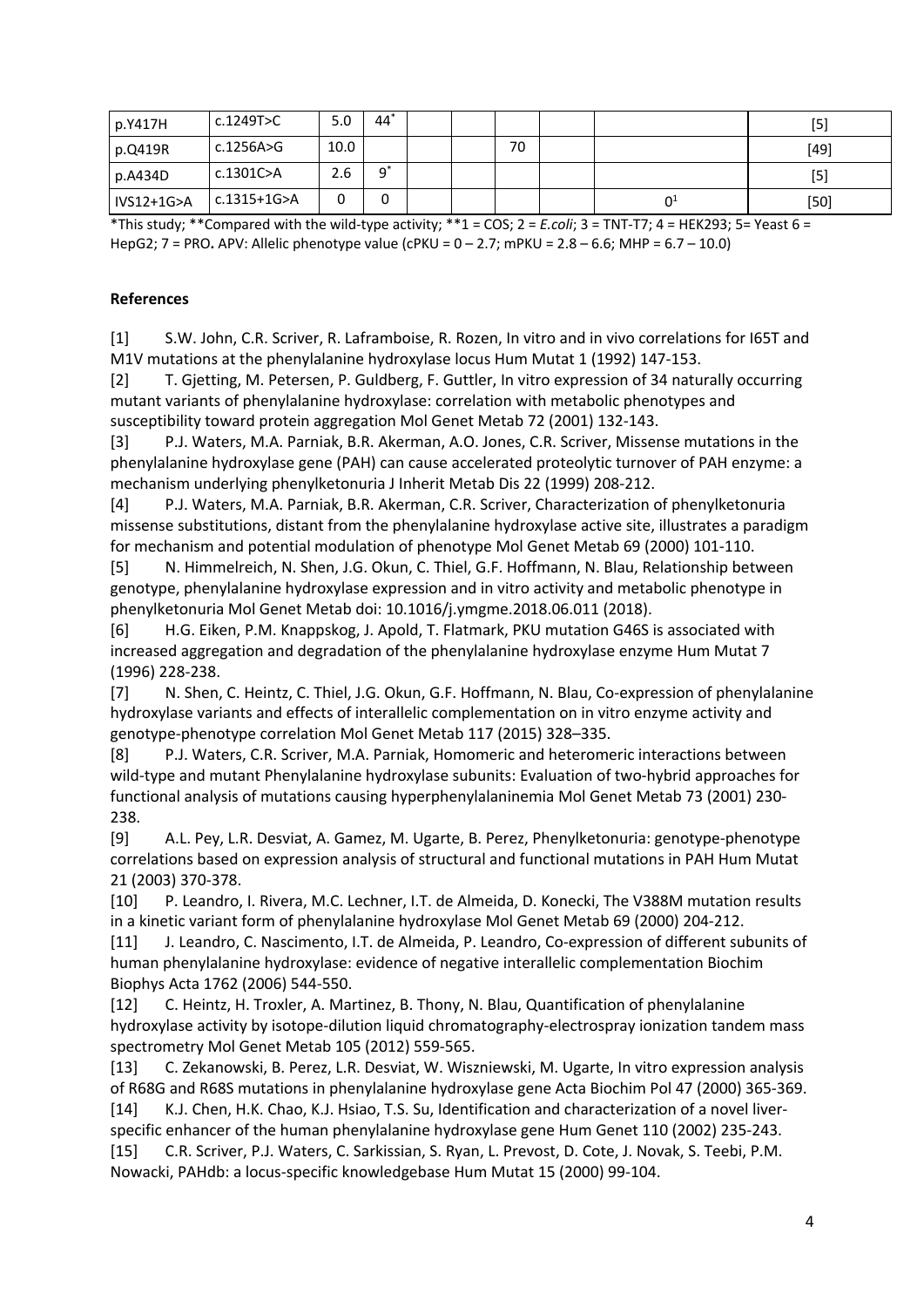[16] C. Caillaud, S. Lyonnet, F. Rey, D. Melle, T. Frebourg, M. Berthelon, L. Vilarinho, R. Vaz Osorio, J. Rey, A. Munnich, A 3-base pair in-frame deletion of the phenylalanine hydroxylase gene results in a kinetic variant of phenylketonuria J Biol Chem 266 (1991) 9351-9354.

[17] P.I. Waters, A.S. Hewson, C.R. Scriver, E.P. Treacy, A. Martinez, P.M. Knappskog, M.A. Parniak, Comparative analysis of phenylalanine hydroxylase A104D mutant, associated with variant phenylketonuria, and wild-type enzyme Biochem Soc Trans 25 (1997) 362S.

[18] P.M. Knappskog, H.G. Eiken, A. Martinez, O. Bruland, J. Apold, T. Flatmark, PKU mutation (D143G) associated with an apparent high residual enzyme activity: expression of a kinetic variant form of phenylalanine hydroxylase in three different systems Hum Mutat 8 (1996) 236-246.

[19] Y. Okano, R.C. Eisensmith, F. Güttler, U. Lichter-Konecki, D.S. Konecki, F.K. Trefz, M. Dasovich, T. Wang, K. Henriksen, H. Lou, et al., Molecular basis of phenotypic heterogeneity in phenylketonuria N Engl J Med 324 (1991) 1232-1238.

[20] Y. Okano, T. Wang, R.C. Eisensmith, F. Guttler, S.L. Woo, Recurrent mutation in the human phenylalanine hydroxylase gene American journal of human genetics 46 (1990) 919-924.

[21] J. Li, R.C. Eisensmith, T. Wang, W.H. Lo, S.Z. Huang, Y.T. Zeng, L.F. Yuan, S.R. Liu, S.L. Woo, Identification of three novel missense PKU mutations among Chinese Genomics 13 (1992) 894-895. [22] Y. Zong, N. Liu, S. Ma, Y. Bai, F. Guan, X. Kong, Three novel variants (p.Glu178Lys,

p.Val245Met, p.Ser250Phe) of the phenylalanine hydroxylase (PAH) gene impair protein expression and function in vitro Gene DOI: 10.1016/j.gene.2018.03.078 (2018).

[23] R. Trunzo, R. Santacroce, N. Shen, S. Jung-Klawitter, A. Leccese, G. De Girolamo, M. Margaglione, N. Blau, In vitro residual activity of phenylalanine hydroxylase variants and correlation with metabolic phenotypes in PKU Gene 594 (2016) 138-143.

[24] K. Klaassen, M. Djordjevic, A. Skakic, L.R. Desviat, S. Pavlovic, B. Perez, M. Stojiljkovic, Functional Characterization of Novel Phenylalanine Hydroxylase p.Gln226Lys Mutation Revealed Its Non-responsiveness to Tetrahydrobiopterin Treatment in Hepatoma Cellular Model Biochem Genet (2018).

[25] Y. Okano, Y. Hase, H. Shintaku, K. Araki, J. Furuyama, T. Oura, G. Isshiki, Molecular characterization of phenylketonuric mutations in Japanese by analysis of phenylalanine hydroxylase mRNA from lymphoblasts Hum Mol Genet 3 (1994) 659.

[26] P.M. Knappskog, H.G. Eiken, A. Martinez, S. Olafsdottir, J. Haavik, T. Flatmark, J. Apold, Expression of wild type and mutant form of human phenylalanine hydroxylase in E. coli Adv Exp Med Biol 338 (1993) 59-62.

[27] T. Wang, Y. Okano, R.C. Eisensmith, W.H. Lo, S.Z. Huang, Y.T. Zeng, L.F. Yuan, S.R. Liu, S.L. Woo, Missense mutations prevalent in Orientals with phenylketonuria: molecular characterization and clinical implications Genomics 10 (1991) 449-456.

[28] M. Zhang, K. Hsiao, T. Su, H. Chao, R. Chen, X. Gu, Two novel mutations in phenylalanine hydroxylase gene and in vitro expression analysis on mutation Arg252Gln Chin Med Sci J 12 (1997) 22-25.

[29] B. Perez, L.R. Desviat, M. Ugarte, Expression analysis of mutation P244L, which causes mild hyperphenylalaninemia Hum Mutat 5 (1995) 188-190.

[30] T. Gjetting, A. Romstad, J. Haavik, P.M. Knappskog, A.X. Acosta, W.A. Silva, Jr., M.A. Zago, P. Guldberg, F. Guttler, A phenylalanine hydroxylase amino acid polymorphism with implications for molecular diagnostics Mol Genet Metab 73 (2001) 280-284.

[31] Y. Okano, T. Wang, R.C. Eisensmith, R. Longhi, E. Riva, M. Giovannini, R. Cerone, C. Romano, S.L. Woo, Phenylketonuria missense mutations in the Mediterranean Genomics 9 (1991) 96-103. [32] V. Romano, G. Anello, S. Kaufman, Genotype-phenotype relationship in PAH deficiency J Inher Metab Dis 21 (1998) 3.

[33] E. Bjorgo, P.M. Knappskog, A. Martinez, R.C. Stevens, T. Flatmark, Partial characterization and three-dimensional-structural localization of eight mutations in exon 7 of the human phenylalanine hydroxylase gene associated with phenylketonuria Eur J Biochem 257 (1998) 1-10.